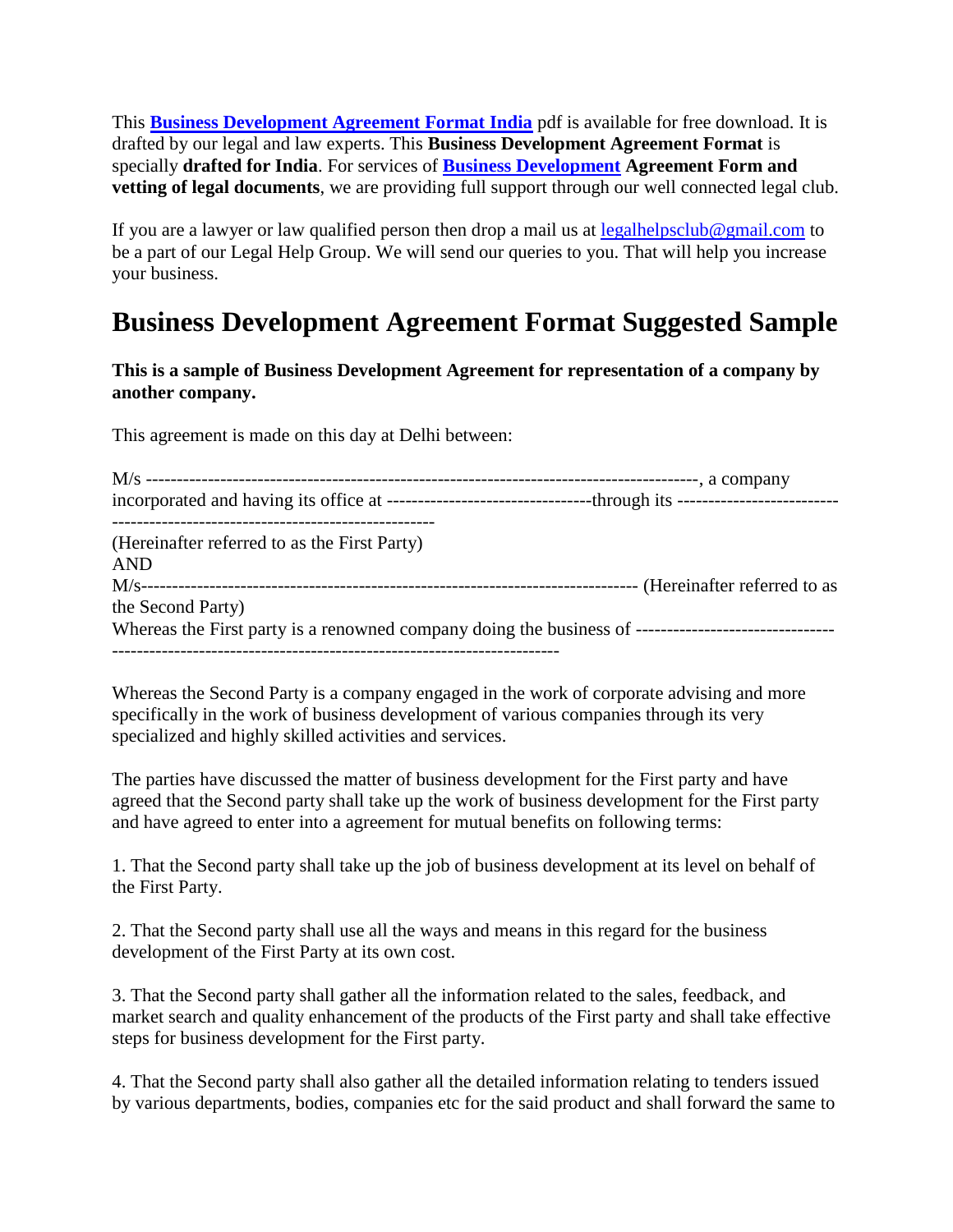the First party and shall provide all possible support in this regard to the First party to procure the orders for its products. The Second party shall also provide all the relevant information in this regard to the First party which can be used for the bidding in the said tenders by the First party. The Second party will do all the activities relating to the successful bidding by the First party for the said tenders as and when required.

5. That the Second party has at present forwarded one specific lead with details to the First party regarding a tender floated by the------------------------------------------------------------------------------ -------. The Second party is providing all possible professional, advisory jobs in this regard with wide activities of field survey, technical survey, market survey etc which shall be very useful and beneficiary to the First party in determining the details of the said tender. The First party shall bid for the said tender and shall quotes the rates as per its own business consideration.

6. That the Second party shall be entitled to professional charges of ------% of the total contract value quoted by the First party in bid filed by it in the tender document. The Second party shall claim the said amount only in the event the said tender is awarded to the First party by the department.

7. That the First party shall be bound under this agreement to make the payment of the amount as described above after the award of the tender, in case the tender is not awarded to the First party due to any reasons, the Second party shall not be entitled to any professional charges at all. The Second party shall not claim any money against the expenses done during this process in any respects.

8. That the taxes accruing in the release of the professional charges to the Second party shall be borne by the First party.

9. That parties are liberty to continue this agreement till the time they wish however the present agreement fully covers the ongoing tender ----------------------------------------. The Second party is providing all the professional services with regard to the said tender to the first party and is entitled to claim the professional charges against the services rendered in the said tender. The parties however can keep this arrangement for other/ subsequent tenders and business deals at will however specific communication for assignment of the subsequent business development work shall be issued by the First party if the First party wants to avail the services of the Second party. The percentage of professional charges shall also be negotiated on case to case basis on the basis of mutual agreement and shall be reduced in writing between the parties to avoid any kind of dispute or difference. The second party shall not be entitled to any money against expenses etc in any manner, if the work has not been assigned to it by the First party through a written communication.

10. That the present agreement can be terminated by the parties at their will after giving 15 days notice in writing by the intending party however at present the agreement shall cover the ongoing tender of the --------------------------------department against which the Second party has already incurred substantial expenses. The First party shall not deny the professional charges to the Second party as described in para 6 hereinabove with regard to the ongoing tender under any circumstances after signing of the present agreement if the tender is awarded in favor of the First party.